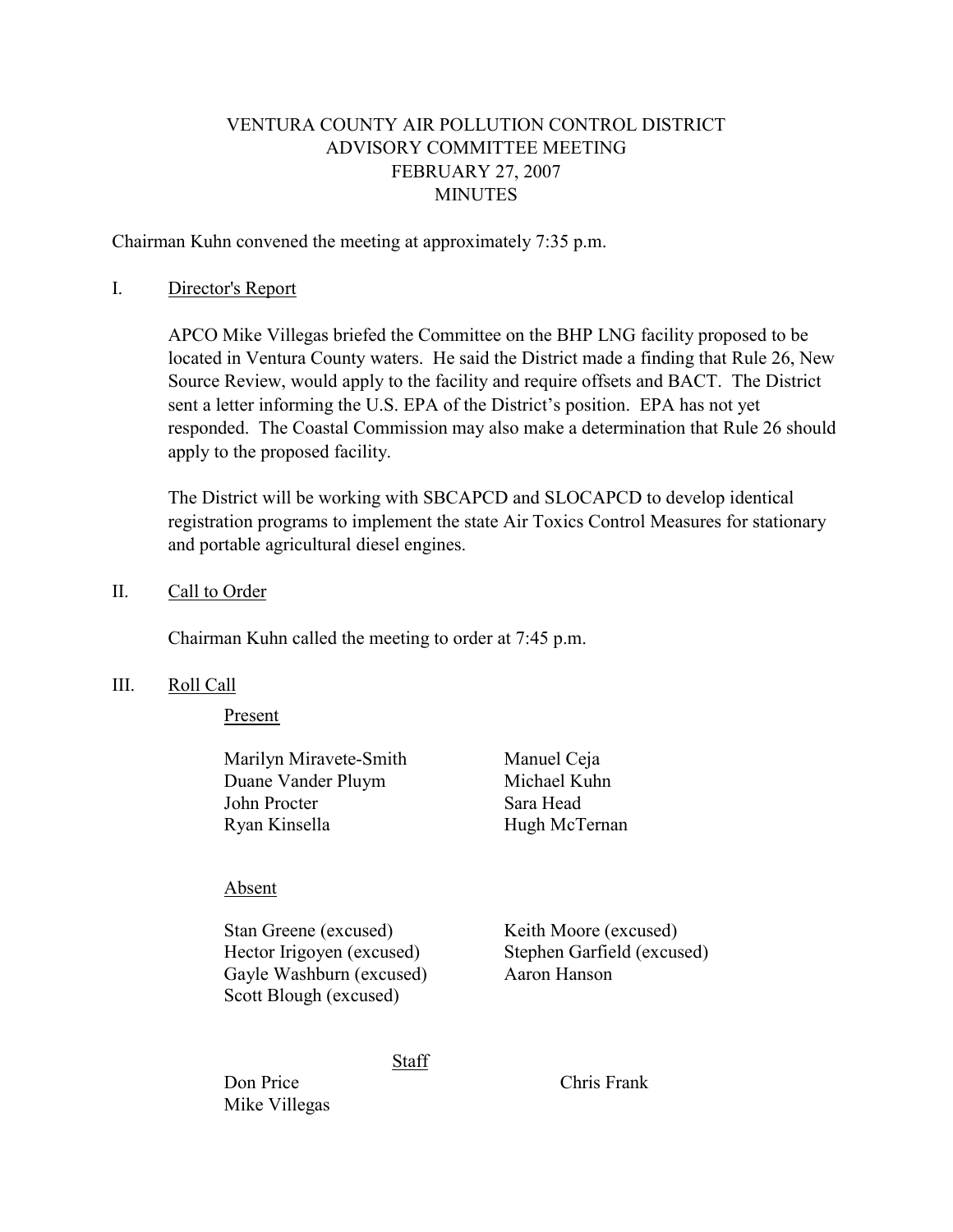# Public Gregory Patterson Ronald Peterson

## IV. Minutes

The minutes of the January 23, 2007, meeting were approved as submitted.

### V. Committee Comment

The Committee discussed the new nitrogen dioxide standard and proposed new ozone standard.

### VI. Public Comment

There was no public comment.

#### VII. Old Business

Discussion of Advisory Committee member's proposal to form a subcommittee to explore ideas to restructure the APCD's finances.

The committee agreed to postpone discussion of this item until the next meeting.

#### VIII. New Business

Proposed Amendments to Rule 42 – Permit Fees

Staff member Don Price gave a presentation on the proposed rule amendments described in the staff report and memorandum to the Committee. The APCO gave the Committee additional details on financial challenges to the District, focusing especially on increased retirement fund contributions, and the recent reduction in District staffing to cut costs.

Committee members discussed the size of this year's proposed fee increase and the size of historical District fee increases.

The potential for cuts to the District's federal funding was discussed.

Committee member Kinsella suggested that the District consider coordinating with the city governments to collect fees for the purpose of recovering the costs of implementing the upcoming fugitive dust rule. The APCO said that the idea had been discussed with the cities and they wanted to District to take over all enforcement of dust requirements if fees were to be shared.